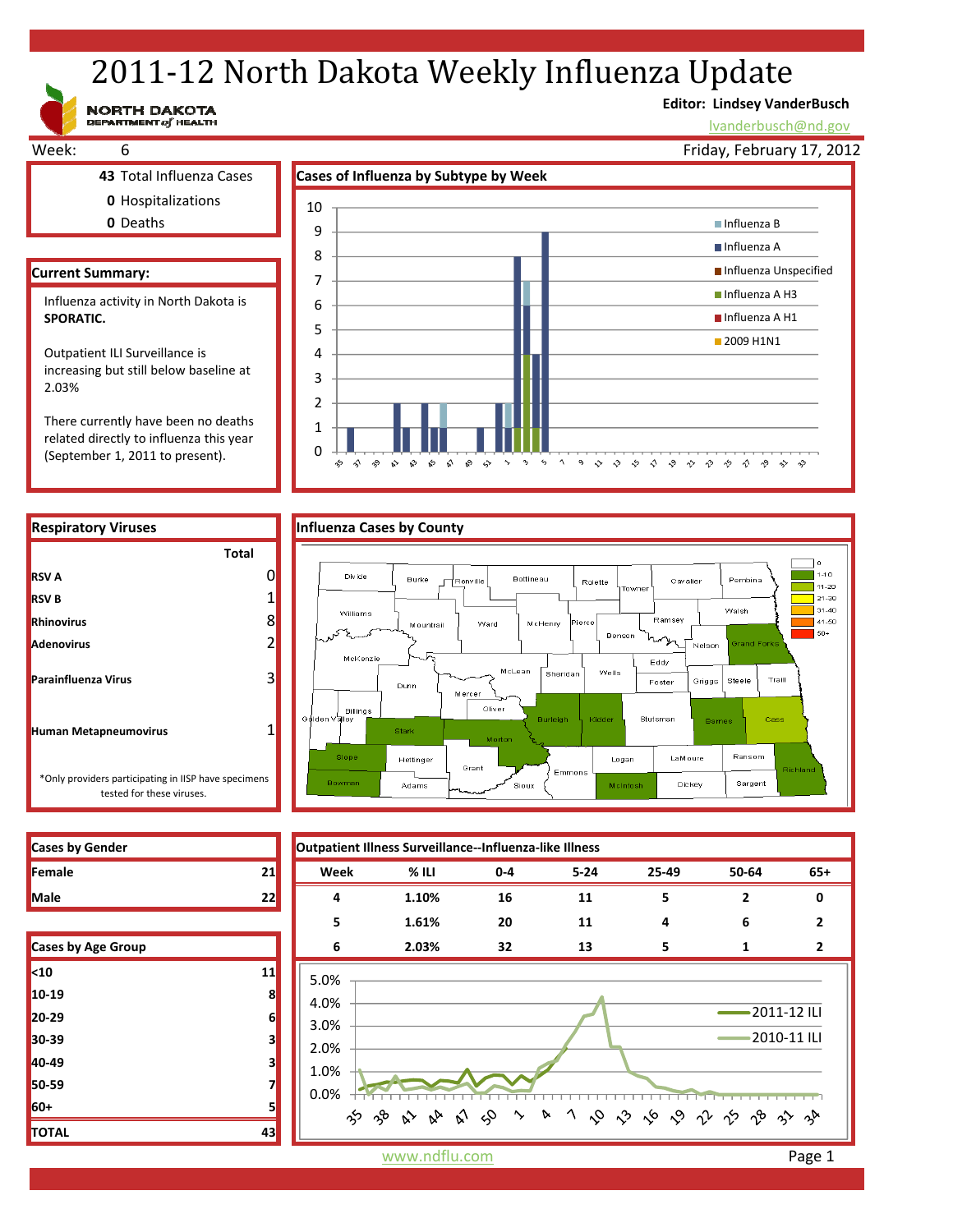# 2011-12 North Dakota Weekly Influenza Update

NORTH DAKOTA<br>DEPARTMENT of HEALTH





\*These data do not represent all laboratory results for influenza.



Friday, February 17, 2012

# **North Dakota School Surveillance:**

**‐‐ 5 Schools Reporting**

**‐‐ Percent Absent due to illness for this week is well below what would be considered significant absenteeism.**

**‐‐ If your school would be willing to particiapte in our surveillance, please contact Lindsey VanderBusch, lvanderbusch@nd.gov.**

# **Sentinel Laboratory Surveillance**

**‐‐ 15 North Dakota Laboratories Reporting**

**‐‐ The number of percent positive on influenza tests is on the increase.**

**‐‐RSV continues to rise and should remain a possiblity for ILI diagnosis.**